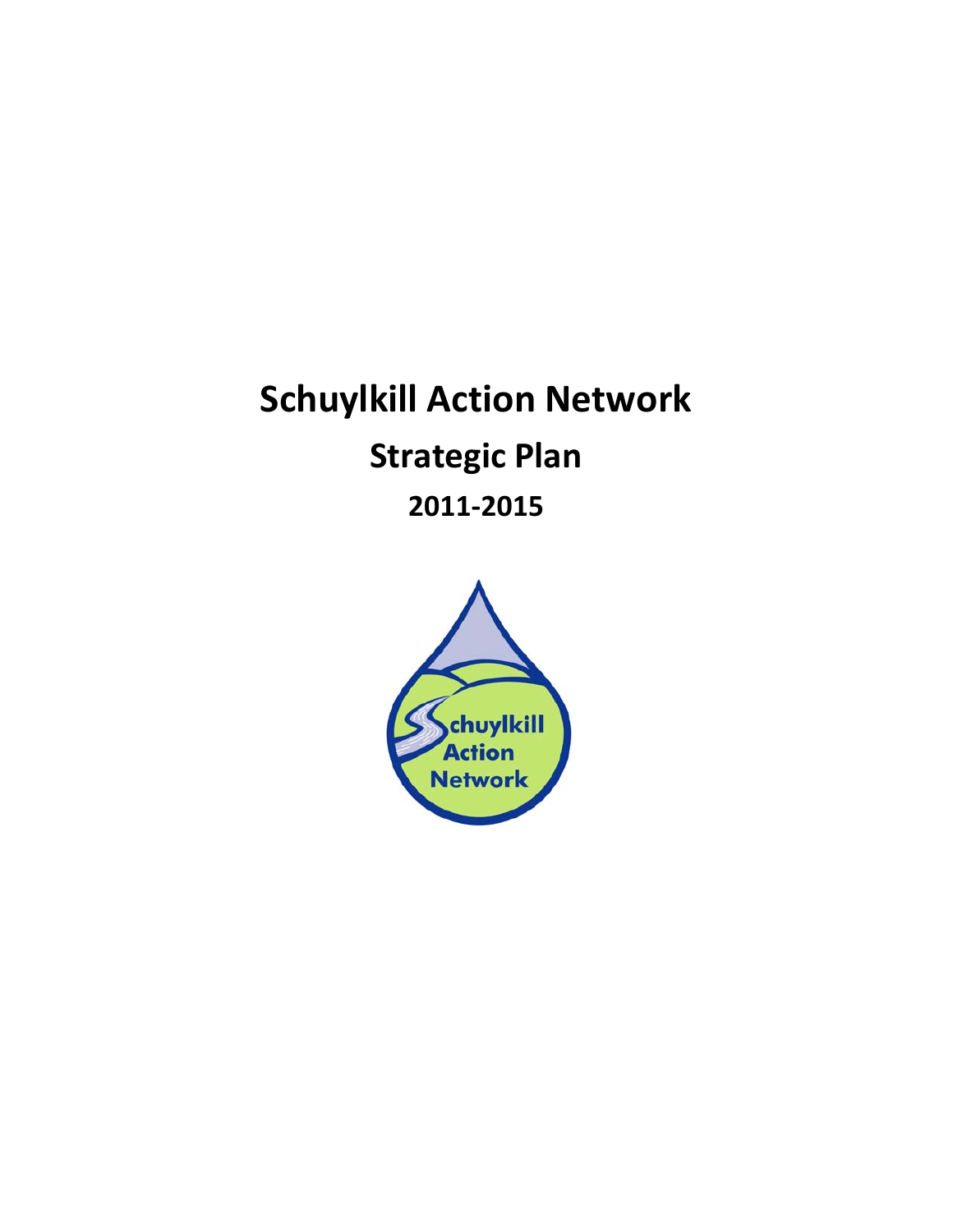### **TABLE OF CONTENTS**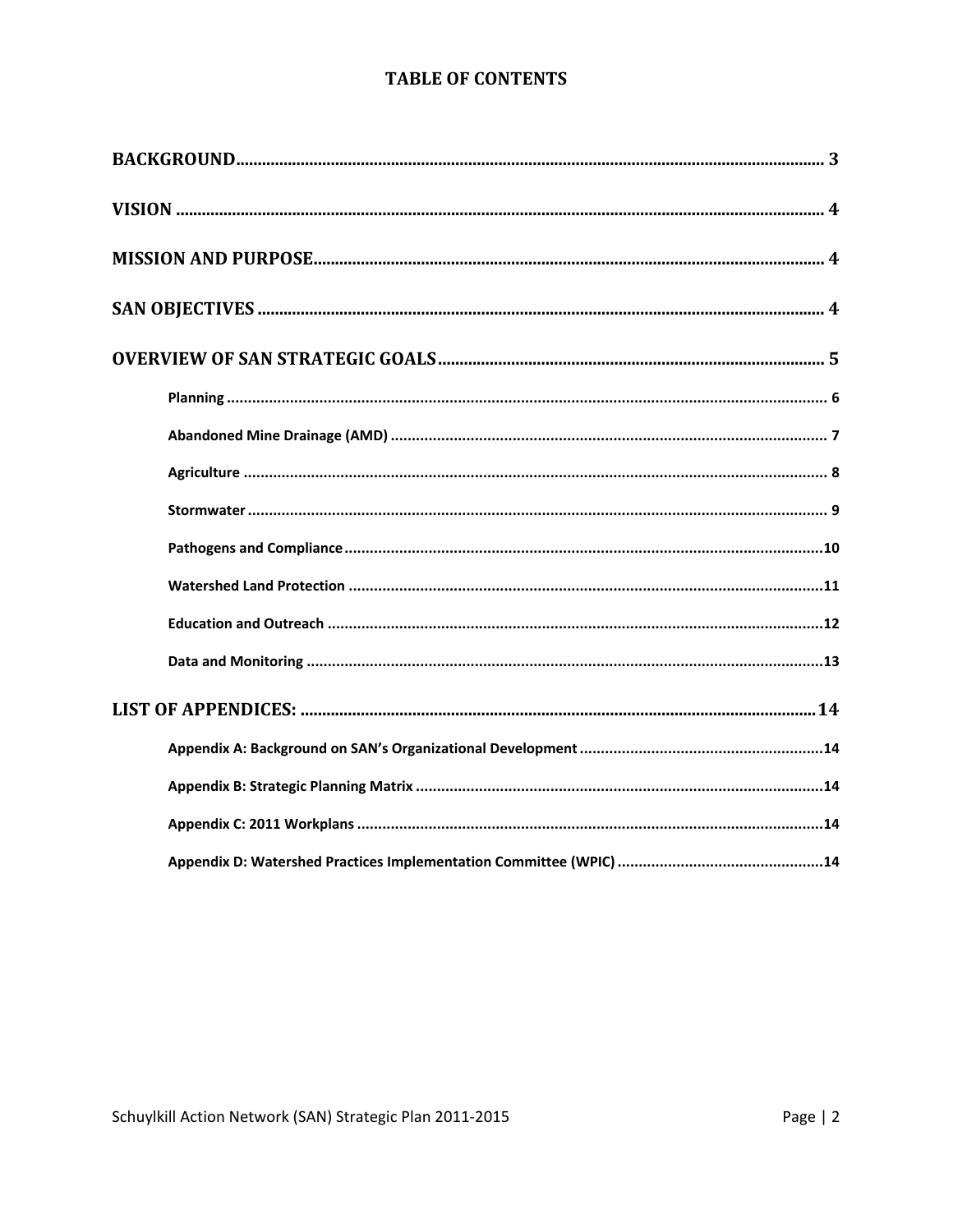# **BACKGROUND**

The Schuylkill Action Network (SAN) 2011‐2015 Strategic Plan (the "Plan") was developed through an effort of the SAN Planning Committee to help guide the network's future growth and direction over the next 5 years. The Plan was informed by the SAN's original goals and purposes, past priorities and longterm agenda items, and the current and ongoing work of its various workgroups, committees, and partners.

The SAN facilitated a variety of processes for gathering new input from SAN partners and watershed stakeholders during the strategic planning update process. In 2009‐2010, the SAN planning committee developed a list of future SAN priorities based on feedback from a brainstorming sessions by the SAN Executive Steering Committee and a facilitated planning event during the SAN annual meeting. Additionally, during the summer 2010, the SAN planning committee also held regional strategic planning listening sessions throughout the watershed in Pottsville, Reading, and Norristown. An online survey was also available for individuals who were not able to attend one of these sessions. In total, over 100 SAN partners provided feedback, which was then organized by the SAN planning committee and incorporated into new strategies and objectives, which are reflected in the Plan below.

The Plan is a tool to guide and coordinate the SAN's work over the next 5 years and to communicate SAN's intentions to the surrounding community of partners and potential partners (including funders). Planning is a fluid process and this plan was designed to be regularly revisited – and likely revised – each year and additionally as needed as part of the work planning process. The Plan is supported and further detailed by a series of supporting documents (appendices) that include a Strategic Planning Matrix (*Appendix B*) and 2011 Workplans for each SAN workgroup/committee (*Appendix C*). The Strategic Planning Matrix is a complete catalog (in Excel table format) of proposed SAN activities by strategy and goal area, as well as preliminary estimates of the time and funding resources involved in these activities (for planning purposes, not to be construed as specific commitments). 2011 Workplans – one for each workgroup and corresponding goal area – provide very similar information on SAN strategies and activities with a focus on action items for 2011, presented in a more readable text format.

The Schuylkill Action Network is a voluntary partnership dedicated to meeting its mission and vision for the Schuylkill River. The deadlines, actions steps, and commitments of this Plan are subject to the availability of sufficient resources and talents to carry them out. SAN leadership will periodically review the progress of the Plan, make adjustments as needed to reflect the latest priorities, needs and available resources, and continue to work toward the vision and mission of the Network at the quickest feasible pace.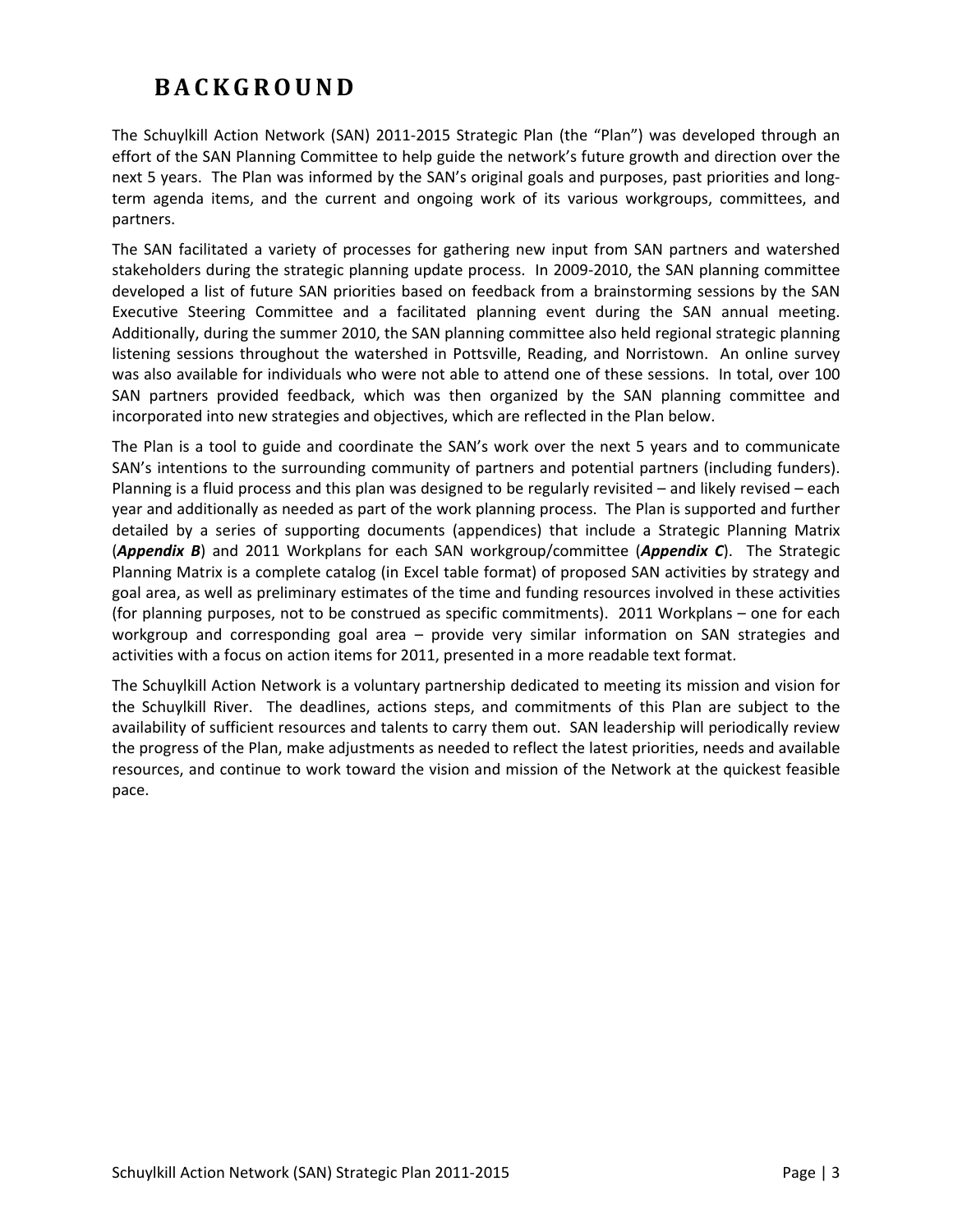# **VISION**

The Schuylkill Watershed is a healthy natural ecosystem that is a vital part of a thriving network of communities. Residents recognize themselves as citizens of the watershed and they value its unique cultural and natural resources. Reflecting this common value, citizens, businesses, non‐profit organizations, and governments actively work to address current and past threats to drinking water sources and watershed health while working to protect these natural resources from new stressors. Members of the Schuylkill Action Network share information, expertise, and technology to help each other achieve this shared vision of clean water and a healthy environment for the Schuylkill River and its tributaries. Management practices, restoration efforts, and protective measures are implemented using a reliable source of funding to improve and protect the water resources and water quality of the Schuylkill River Watershed.

# **MISSION AND PURPOSE**

The mission of the Schuylkill Action Network (SAN) is to improve the water resources of the Schuylkill River Watershed by working in partnership with state agencies, local watershed organizations and land conservation organizations, businesses, academics, water suppliers, local governments, regional agencies, and the federal government to transcend regulatory and jurisdictional boundaries in the strategic implementation of protection measures. The SAN seeks to achieve this mission through enhanced communication and collaboration and, more specifically, by working cooperatively with interested parties to:

- $\triangleright$  Support existing efforts and implement actions to restore and protect water quality in the Schuylkill River Watershed;
- Promote the long‐term coordinated stewardship and restoration of the watershed and educate others regarding their roles in protecting the watershed and water supplies;
- $\triangleright$  Transfer the experience and lessons learned to other communities; and,
- $\triangleright$  Enhance intergovernmental communication and coordination by working together on the identification and resolution of environmental issues with shared regulatory responsibility.

# **SAN OBJECTIVES**

To improve watershed health as indicated by:

- o Increased aquatic life, number and diversity.
- o Restoration of impaired stream miles to attain designated uses.
- o Protection of stream miles to maintain existing uses.

To improve public value as indicated by:

- o Significant improvement in public perception of the Schuylkill River as a vital regional natural resource that should be protected.
- o A return to the river by the public for the purposes of recreation, sport, and enjoyment.

Safer drinking water/reduced need for treatment as indicated by:

- o Reduction in annual pollutant loadings to source water due to source water protection efforts.
- o Estimated treatment cost savings through improved source water quality.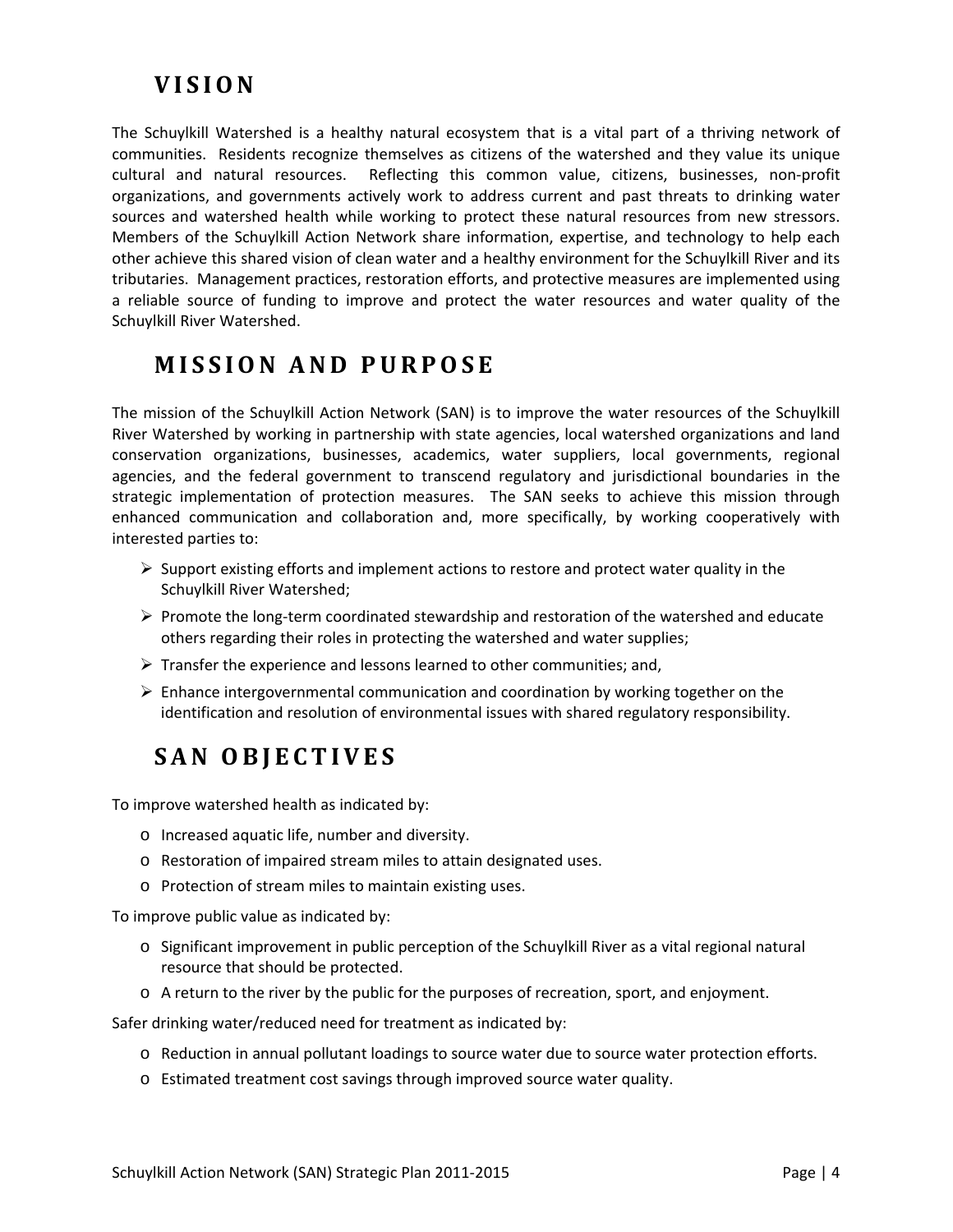# **OVERVIEW O F SAN STRATEGIC GOALS**

| <b>Strategic Goal</b>                                                                                                                                                                                        | Workgroup / Committee Responsible                             |
|--------------------------------------------------------------------------------------------------------------------------------------------------------------------------------------------------------------|---------------------------------------------------------------|
| Focus efforts on improving watershed management, especially<br>activities that will enhance the quality and flow of Schuylkill<br>waters for the protection of public health and aquatic resources.          | Planning and Executive Steering Committees                    |
| Create and maintain an effective network that maximizes the<br>resources of its membership to protect and restore the<br>Schuylkill Watershed                                                                |                                                               |
| Maximize reduction and/or treatment of abandoned mine<br>drainage discharges.                                                                                                                                | Abandoned Mine Drainage (AMD) Workgroup                       |
| Maximize reduction and/or prevention of agricultural impacts<br>to water quality.                                                                                                                            | Agricultural Workgroup                                        |
| Maximize reduction and/or prevention of stormwater runoff<br>pollution.                                                                                                                                      | Stormwater Workgroup                                          |
| Improve NPDES compliance, reduce discharges, and prevent<br>drinking water outbreaks.                                                                                                                        | Pathogens/Compliance Workgroup                                |
| Promote a sustainable landscape in the Schuylkill River<br>watershed through strategic conservation and efficient land<br>resource use to protect the integrity of water supplies for future<br>generations. | Collaborative<br>Watershed<br>Protection<br>Land<br>Workgroup |
| Improve public support for watershed protection actions.                                                                                                                                                     | <b>Education/Outreach Committee</b>                           |
| Provide data, GIS, reporting and web support enabling the SAN<br>to track, measure, and report on its activities.                                                                                            | Data Team                                                     |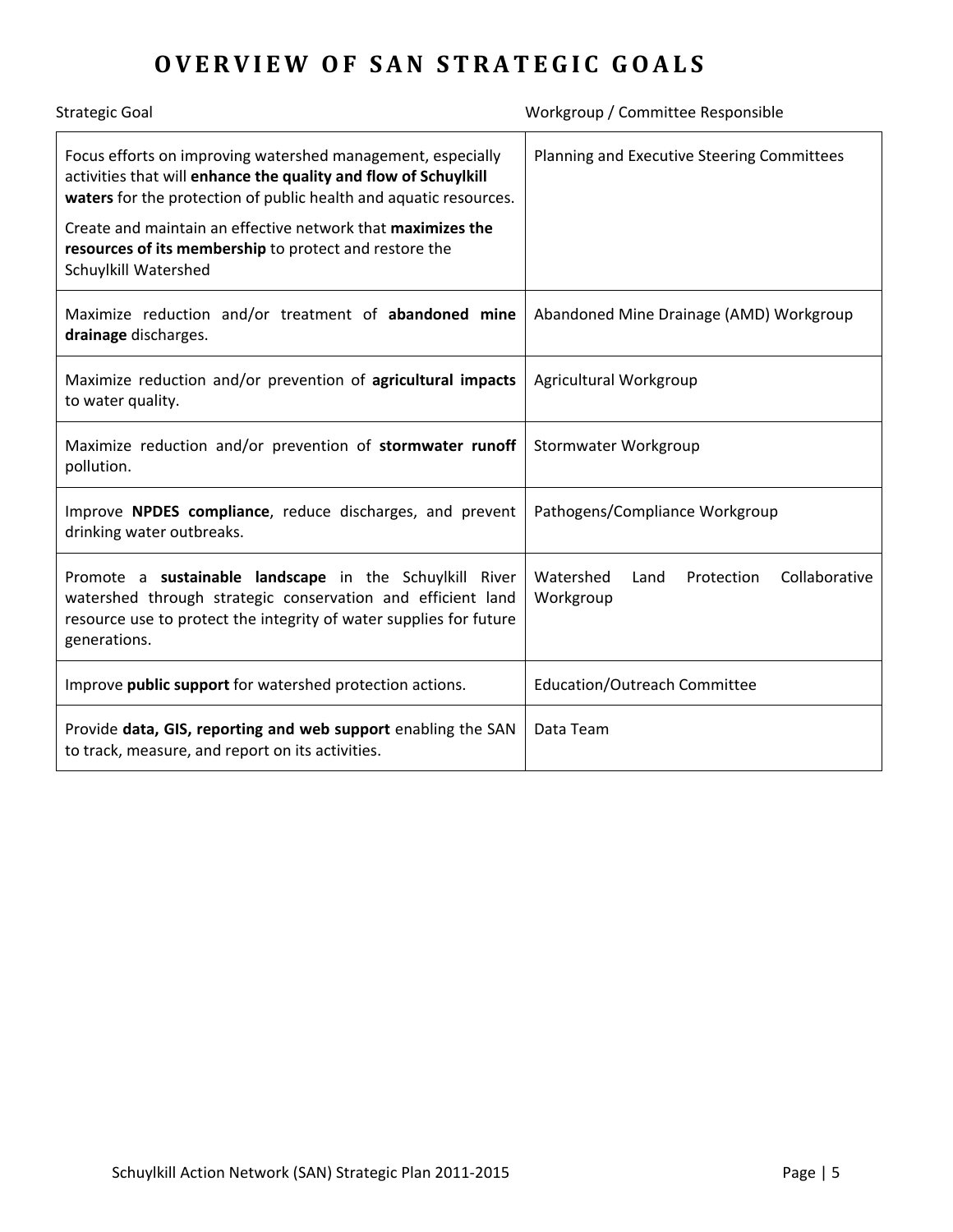# **STRATEGIC GOALS**

## PLANNING

### FOCUS EFFORTS ON IMPROVING WATERSHED MANAGEMENT, ESPECIALLY ACTIVITIES THAT WILL ENHANCE THE QUALITY AND FLOW OF SCHUYLKILL WATERS FOR THE PROTECTION OF PUBLIC HEALTH AND AQUATIC RESOURCES.

&

### CREATE AND MAINTAIN AN EFFECTIVE NETWORK THAT MAXIMIZES THE RESOURCES OF ITS MEMBERSHIP TO PROTECT AND RESTORE THE SCHUYLKILL WATERSHED.

### **OBJECTIVES**

- o Secure funding of \$500,000 per year or more to support watershed restoration/protection and partnerships, with at least 50% coming from sustainable sources.
- o Increase the number of participants contributing to the SRRF each year.
- o Expand and enhance the SAN website as it continues to serve as a resource clearinghouse.
- o Increase the participation and diversity of the SAN membership.
- o Serve as a facilitator for improving the processes that guide restoration and protection efforts in the Schuylkill River Watershed.
- o Provide guidance and take action to remove barriers that impede watershed restoration and protection.

### **STRATEGY**

In order for the SAN to achieve long-term success in restoring and protecting the health of the Schuylkill Watershed, it is important that the Planning Committee continues its focus on maintaining the health of the network, providing guidance and resources to SAN partners for workgroup priorities. Since its creation in 2003, the SAN has successfully developed a system of prioritizing and implementing projects that advance source water protection in the watershed. In doing so, the SAN has been able to establish itself as a leader in the watershed and provide a forum for communicating and advancing discussions on activities that impact the watershed's natural resources. Over the next 5 years, the SAN must continue in this capacity and seek out new opportunities to sustain these efforts into the future.

In order to maintain network health and promote a progressive source water protection agenda for the Schuylkill Watershed, the SAN Planning Committee will work to secure resources, facilitate communication amongst its partners, and eliminate barriers to better watershed management. The Planning Committee will oversee the implementation of the SAN fundraising plan, aiming to increase and sustain the financial investments for source water protection in the Schuylkill Watershed. Also, through the various SAN outreach channels, including the SAN website, workgroup and network‐wide meetings, and SAN publications, the Planning Committee will work to direct more needs‐driven information and resources to its members. The Planning Committee will also facilitate an initiative that will examine the processes and policies that guide watershed management, identifying specific issues that impede or frustrate restoration and protection efforts in the Schuylkill Watershed. The Planning Committee will also work to connect the programs and projects of its partners to the greater watershed community.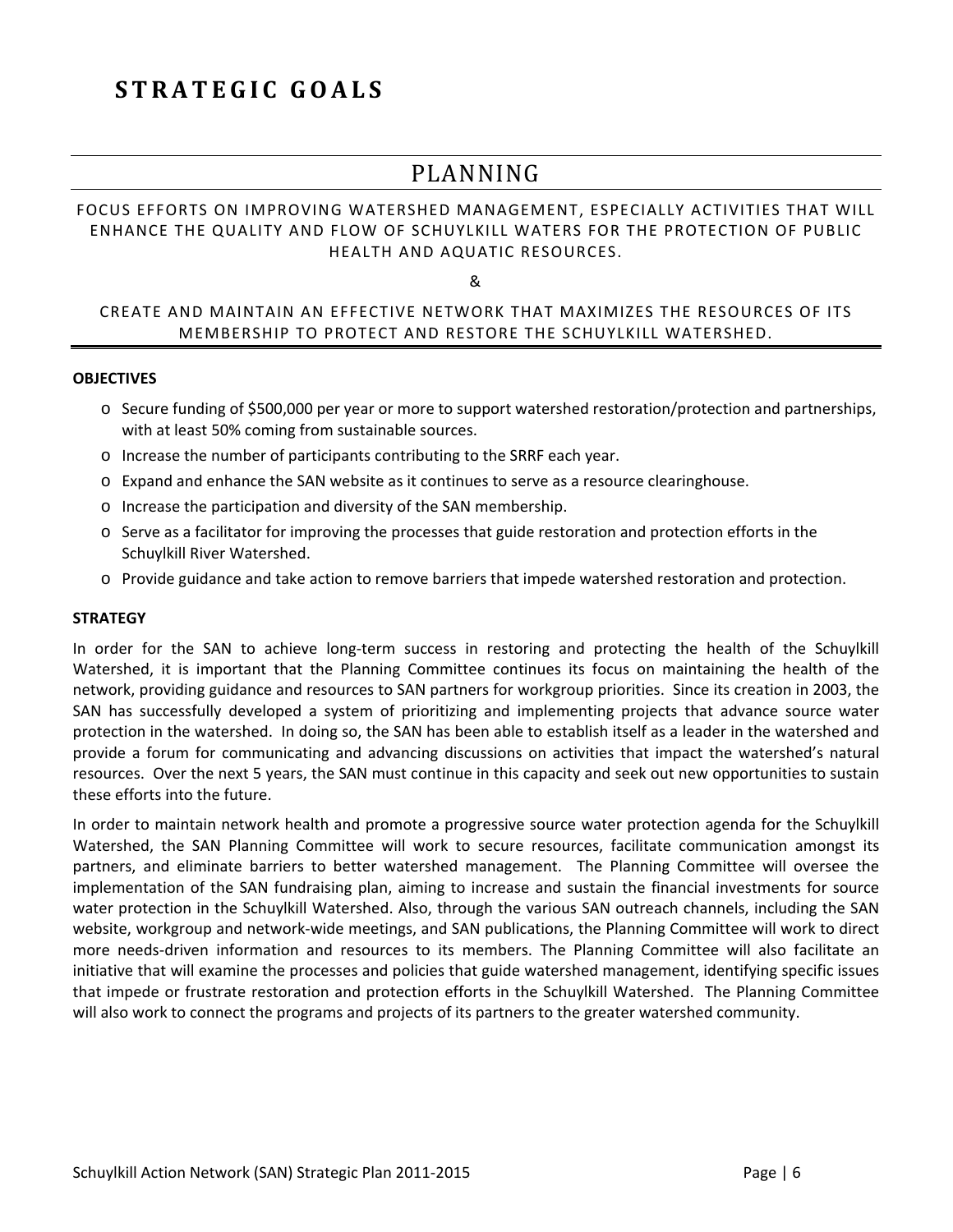*The Planning Committee will focus specifically on the following strategies:* 

- $\triangleright$  Continue to strengthen the SAN communication infrastructure to maintain active communication among SAN members (website, newsletters, and meetings) and provide more needs-focused support to SAN workgroups.
- $\triangleright$  Implement elements of the SAN Fundraising Plan, securing both public and private funding for SAN priority projects, with a goal of establishing an annual fund of \$500,000.
- $\triangleright$  Convene meetings of a new Watershed Practices Implementation Committee with the goal of examining the processes and policies that guide watershed management and developing and presenting strategies that improve them (See Appendix D).
- $\triangleright$  Support SAN partners as they continue their assessment of the impacts of climate change on the Delaware Estuary and identify linkages between workgroup activities and climate change adaptation recommendations.
- $\triangleright$  Provide support to SAN workgroups in projects that engage municipalities and water utilities in watershed restoration, protection, and planning.
- $\triangleright$  Work cooperatively with SAN partners to encourage and support regional integrated watershed planning efforts in priority watershed areas.
- $\triangleright$  Support source water protection activities within the City of Philadelphia, including education and outreach projects, planning initiatives, and other relevant endeavors, and disseminate information to upstream communities.
- $\triangleright$  Work to maintain and improve water flow and quality in the Schuylkill to sustainably meet instream and human needs.

# ABANDONED MINE DRAINAGE (AMD)

### MAXIMIZE REDUCTION AND/OR TREATMENT OF ABANDONED MINE DRAINAGE DISCHARGES.

### **OBJECTIVES**

- o Reduce surface water infiltration into the Pine Knot mine‐pool to lessen discharge.
- o Reduce legacy coal silt from streams.
- o Remove 84 tons of iron 5 tons manganese, 7 tons aluminum annually from discharges and streams.
- o Improve the pH of mine discharges/streams to pH 6.0 or above as needed to support aquatic life.
- o Increase partner participation so at least two or more partners are actively involved in every AMD project.
- o Complete 5 AMD remediation projects.

### **STRATEGY**

Abandoned Mine Drainage (AMD) is the primary cause of pollution in the Schuylkill River headwaters and the biggest source of metals downstream, responsible for 24% of water quality impairments in the watershed. AMD is created deep below the ground in abandoned mines where streams, groundwater and stormwater fill tunnels that were once kept dry by active pumping operations. Water and oxygen react with lingering iron sulfide (pyrite) producing metal‐laden and sometimes highly acidic discharges that exit the tunnels in telltale orange and silver plumes, easily visible in these regional surface waters. AMD interferes with vegetative growth and reproduction of aquatic animals by armoring the streambed with deposits of iron and other metals. Acidity and metals impair both surface and ground drinking water resources and quickly corrode pipes and industrial mechanisms. Legacy mining also causes sediment pollution as silt from coal refuse piles flows into nearby creeks and streams.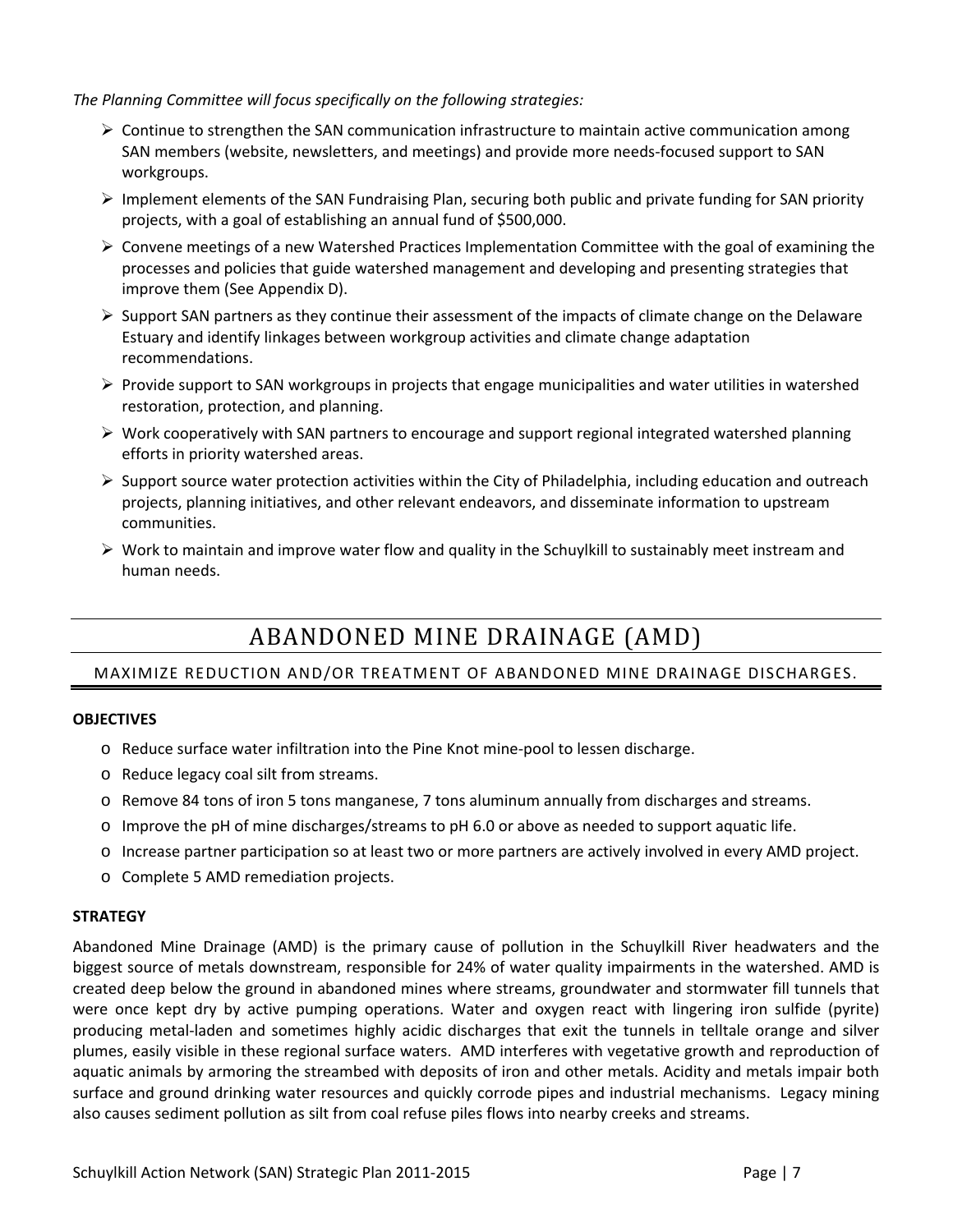Over the next 5 years, the AMD workgroup will continue to implement projects that reduce the impact of legacy mining practices on the water quality of the Schuylkill River. The workgroup will target priority discharges by designing and constructing AMD treatment systems with the most current treatment technologies; implementing projects that keep unpolluted water clean by reducing surface water infiltration into mine pools; and assisting with projects that utilize best practices for mine land reclamation, including programs that promote reclamation through reforestation. The workgroup will also continue to assess the impact of their activities through project tracking, biological and chemical monitoring, and ongoing oversight of existing and future treatments systems. The workgroup will maintain and strengthen relationships with all stakeholders, including government agencies, landowners, mining operators, NGO's, and local governments. Additionally, to complete the above agenda, the workgroup will seek out and meet eligibility requirements for new and existing funding opportunities.

*The AMD Workgroup will focus specifically on the following strategies:* 

- Complete requirements Qualified Hydrologic Unit Plan (QHUP) to be eligible for Abandoned Mine Land AML set-aside funding and implement projects under this program.
- $\triangleright$  Maintain focus on reducing surface water infiltration into the Pine Knot Mine pool, working with partners to identify the best opportunities for implementing projects.
- $\triangleright$  Promote, support, and demonstrate best practices for mine land reclamation, focusing on techniques promoted by the Appalachian Regional Reforestation Initiative (ARRI).
- $\triangleright$  Continue to assess and address AMD treatment system maintenance needs.
- $\triangleright$  Continue to monitor the impact of AMD treatment systems in the watershed.
- $\triangleright$  Provide support to the SAN planning committee as it works to address the gaps and barriers in local, regional, state, and national processes that focus on issues related to AMD and legacy mining impacts on source water.

# AGRICULTURE

### MAXIMIZE REDUCTION AND/OR PREVENTION OF AGRICULTURAL IMPACTS TO WATER QUALITY.

### **OBJECTIVES**

- o Rehabilitate and/or buffer 5 miles (26,000 feet) of streams.
- o Through the Berks County Conservation District and Berks County Conservancy, complete 20 conservation and nutrient management plans annually.
- o Through Natural Resource Conservation Services (NRCS), complete 25 conservation plans (2,500 acres) annually.
- o Revisit 3 previous project monitoring sites for macro studies annually.
- o Through NRCS, complete 15 Comprehensive Farm Management plans.
- o Create database of manure storages/Animal Equivalent Units (AEUs)/farm acreage to develop nutrient and *Cryptosporidium* load reduction numbers.

### **STRATEGY**

Agricultural runoff is a primary source of pollutants in streams and rivers in the Schuylkill Watershed and is responsible for over 30% of the watershed's water quality impairments. Pollutants carried in agricultural runoff include soil, nutrients, pesticides, bacteria, and other substances, all of which may increase water treatment costs and degrade aquatic habitats. Runoff from animal operations can contain manure, depositing high nutrient values and potentially disease‐causing bacteria and pathogens into the local waterways. Nutrients cause excessive plant growth and algae blooms in waterways, which deplete the water of dissolved oxygen as the plant materials die.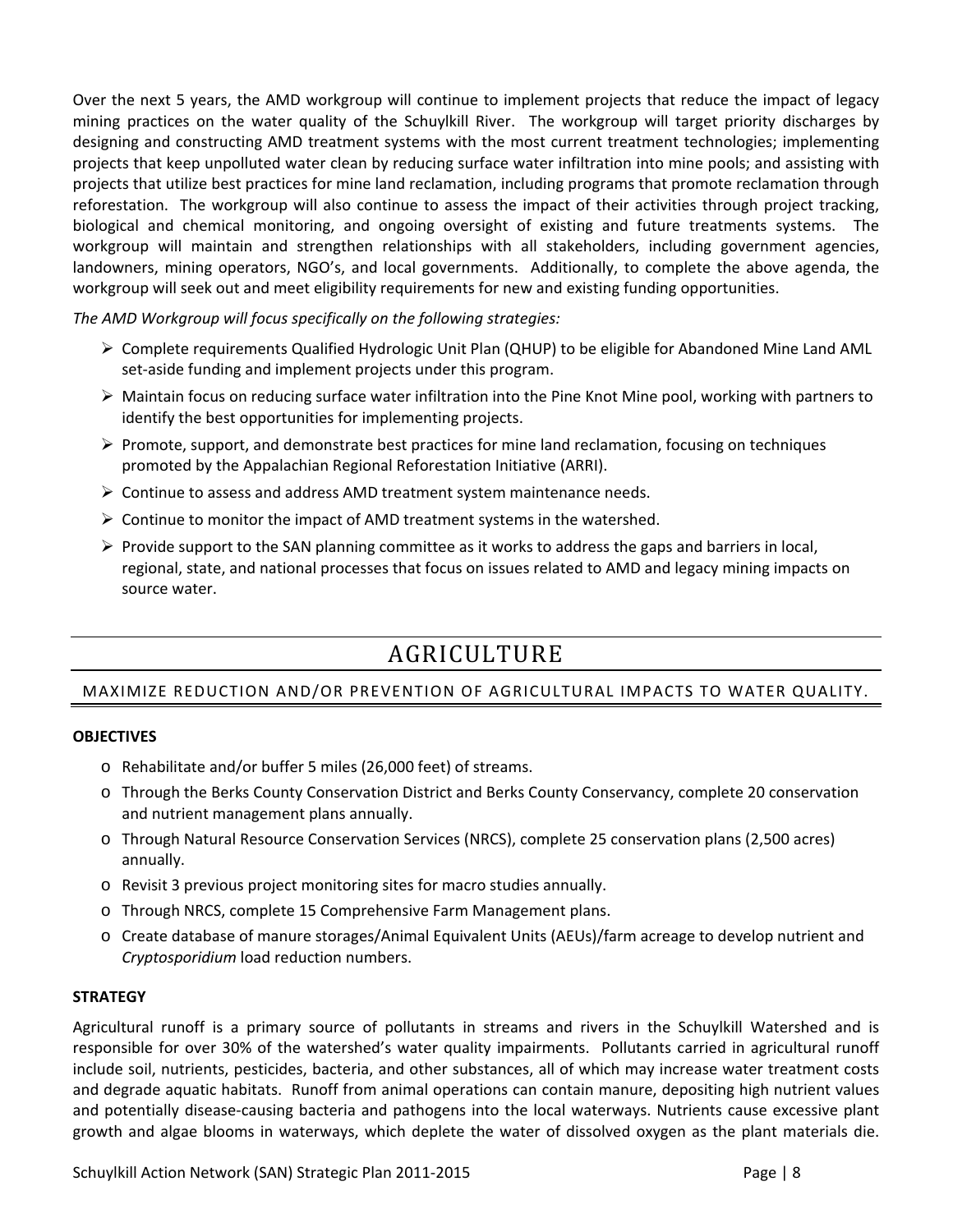The presence of pathogens in source water may increase the cost and complicate the processes of downstream drinking water treatment.

Over the next 5 years, the Agriculture workgroup will carry out projects that will reduce the impact of agriculture runoff on drinking water sources in the Schuylkill Watershed. Through a collaborative approach, the workgroup will engage key partners and watershed stakeholders in the strategic implementation of agriculture best management practices (BMPs), conservation and nutrient management plans, and progress monitoring. To accomplish the above agenda, the workgroup will identify and secure resources; support and help guide decisions on agriculture related programs; and continue to work with and strengthen its relationship with farmers, water utilities, and local watershed and conservation organizations.

*The Agriculture Workgroup will focus specifically on the following strategies:* 

- $\triangleright$  Continue to update and map priority farms for workgroup assistance.
- $\triangleright$  Continue to maintain focus on BMP implementation on farms in priority subwatersheds that will have the greatest impact on improving drinking water sources.
- $\triangleright$  Identify and secure funding from new sources, including programs such as the Pennvest NPS pollution program, allowing for greater leveraging of farm bill appropriations in the watershed.
- $\triangleright$  Strengthen relationships with water suppliers in priority subwatersheds and pursue joint ventures for implementing BMPs on priority farms/sites.
- $\triangleright$  Support introduction of Conservation Reserve Enhancement Program (CREP) in the Delaware River watershed (?) and work with partners to implement projects through this program
- $\triangleright$  Document Agriculture BMP investments and successes in the watershed, including load reduction modeling results, and promote to watershed stakeholders.
- $\triangleright$  Provide support to the SAN planning committee as it works to address the gaps and barriers in local, regional, state, and national processes that focus on issues related to agriculture impacts on source water.

# STORMWATER

### IMPROVE MANAGEMENT OF STORMWATER TO REDUCE AND/OR PREVENT POLLUTION FROM RUNOFF.

### **OBJECTIVES:**

- o Complete 15 riparian buffer restoration projects (5,000 ft) on priority headwater streams.
- o Conduct workshops, tours and educational events for watershed stakeholders on best practices for stormwater management.
- o Perform targeted outreach and provide support to municipalities for better stormwater management.
- o Support implementation and documentation of stormwater Best Management Practices by workgroup partners.
- o Identify new partners/sites that are working to complete stormwater management projects.

### **STRATEGY:**

Pollution carried by stormwater poses a serious threat to the health of the Schuylkill River, contributing to over 30% of the impairments to water quality in the watershed. Polluted stormwater degrades the quality of our river with sediment, excess nutrients, bacteria and pathogens, and debris. Poorly managed stormwater runoff also leads to increased flows during storm events, accelerating streambank erosion and causing flooding. Each of these issues negatively impacts the use of Schuylkill watershed streams as drinking water sources. Addressing stormwater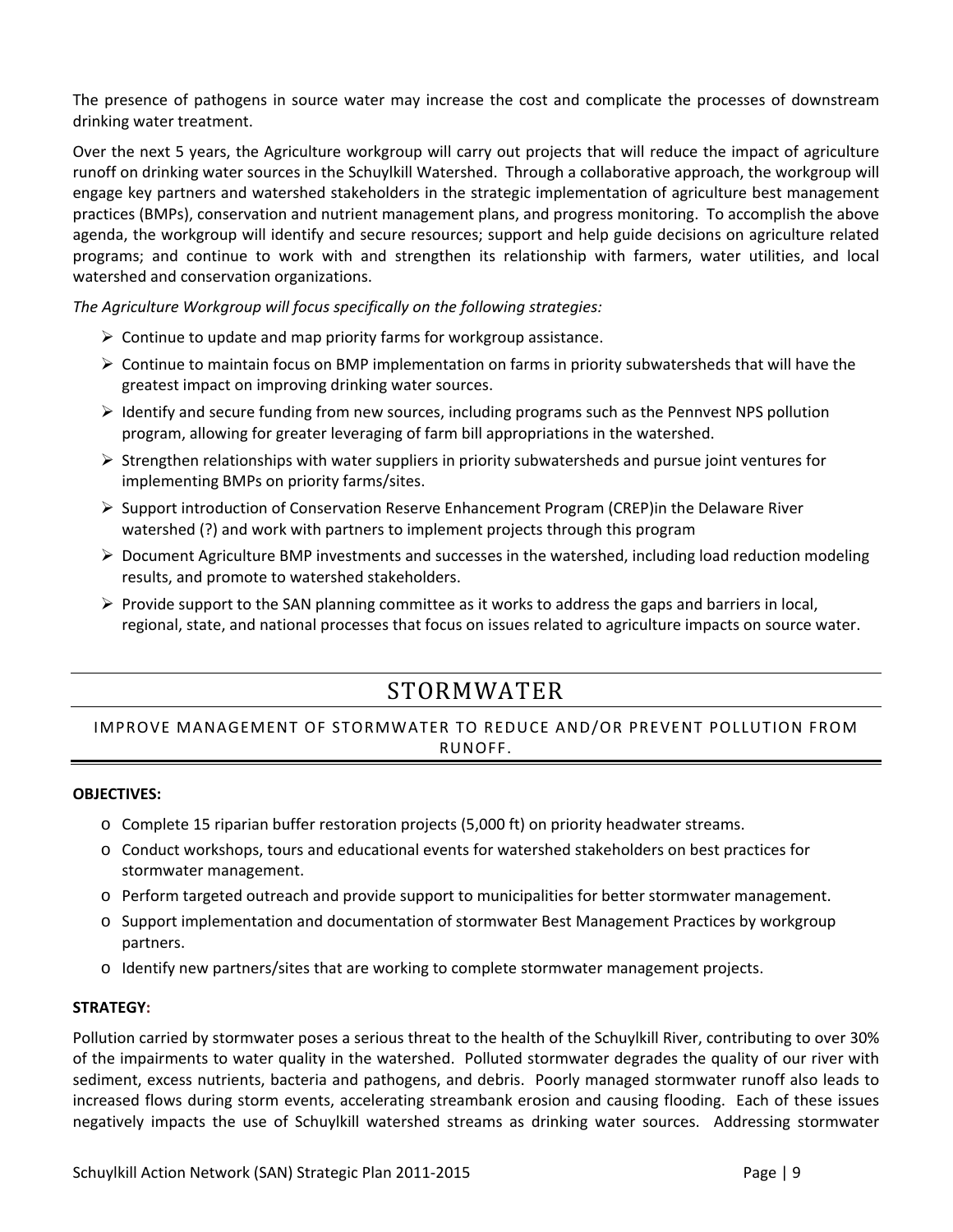runoff requires a multifaceted approach that involves engaging all stakeholders, including municipalities, state and federal governments, homeowners, businesses, schools, planners, developers, and water suppliers.

Over the next 5 years, the SAN Stormwater Workgroup will focus its efforts on activities that will reduce the volume and velocity, and improve the quality, of stormwater runoff. Focusing on priority watershed areas, the workgroup will implement both outreach and implementation projects including technical assistance to municipalities to improve their stormwater management strategies, dissemination of information on best management practices for innovative stormwater practices, implementation of on-the-ground projects that reduce runoff, and provision of a forum for stormwater practitioners to share information and resources for managing stormwater. The workgroup will also work to identify and secure resources to accomplish this agenda.

*The stormwater workgroup will focus specifically on the following strategies:* 

- $\triangleright$  Implement riparian buffer restoration projects on priority 1st and 2nd order headwater streams through the Schuylkill Action Student Program.
- $\triangleright$  Support and promote the implementation of stormwater BMPs through outreach, education and technical assistance in priority watershed areas.
- $\triangleright$  Assist municipalities to better understand, navigate, and fulfill their stormwater management responsibilities by providing technical assistance and support in priority areas.
- $\triangleright$  Work with the SAN Planning Committee to apply for and secure funds to implement stormwater Best Management Practices through new funding mechanisms such as the PENNVEST Nonpoint Source (Green Infrastructure) Program.
- Collaborate with the Philadelphia Water Department to disseminate information on the *Green City, Clean Water* initiative to other communities in the watershed.
- $\triangleright$  Provide support to the SAN planning committee as it works to address the gaps and barriers in local, regional, state, and national processes that focus on issues related to stormwater impacts on source water.

### PATHOGENS AND COMPLIANCE

### IMPROVE NPDES COMPLIANCE, REDUCE DISCHARGES, AND PREVENT DRINKING WATER OUTBREAKS.

### **OBJECTIVES:**

- o Institutionalize Overflow Standard Operation Procedure plans for all NDPES dischargers.
- o Reduce discharges from unsewered communities (on‐lot malfunctions and wildcat sewer discharges).
- o Reduce discharges of phosphorous from NPDES permitted facilities by 50 %.

### **STRATEGY:**

Over the next 5 years, the SAN Pathogens and Compliance Workgroup will maintain the current level of coordination and communication provided by wastewater treatment compliance practitioners, identifying opportunities to improve compliance and reduce threats to drinking water outbreaks. The workgroup will maintain a focus on reducing illegal discharges, supporting and promoting the Delaware Valley Early Warning System, and supporting planning efforts aimed at reducing pathogen introduction in the watershed. Additionally, the workgroup will also provide assistance in coordinating support for increased pathogen monitoring efforts in the watershed.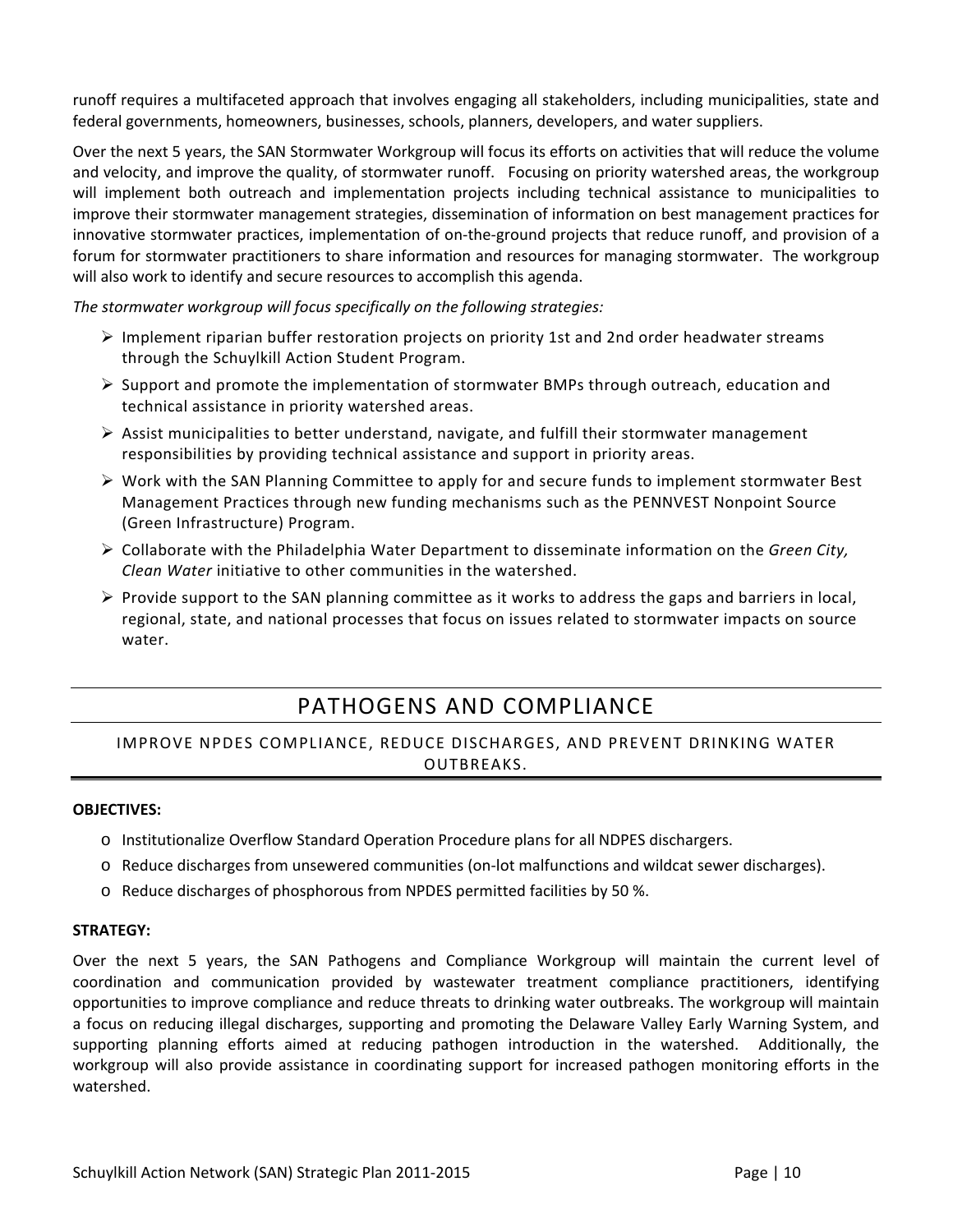*The SAN Pathogens/Compliance Workgroup will focus specifically on the following strategies:* 

- $\triangleright$  Utilize the permit and compliance process to minimize discharges from wastewater treatment and encourage/require upgrades.
- $\triangleright$  Implement a strategy to address any remaining and unidentified wildcat sewers.
- $\triangleright$  Improve discharger/water supplier communication of events through use of the Delaware Valley Early Warning System to minimize threats to drinking water in the event of a discharge.
- $\triangleright$  Provide assistance to the Philadelphia Water Department in the implementation of their proposed LT2 Watershed Control Program Plan for the Queen Lane intake.
- $\triangleright$  Support efforts that provide wet weather and high flow management education to WWTP operators.
- Explore options to improve monitoring of *Cryptosporidium* downstream of wastewater treatment plants.
- $\triangleright$  Support the development and/or completion of TMDLs and pollution budgets for nutrient control in the watershed.

# WATERSHED LAND PROTECTION

### PROMOTE A SUSTAINABLE LANDSCAPE IN THE SCHUYLKILL RIVER WATERSHED THROUGH STRATEGIC CONSERVATION AND EFFICIENT LAND USE/MANAGEMENT TO PROTECT THE INTEGRITY OF WATER SUPPLIES FOR FUTURE GENERATIONS.

### **OBJECTIVES**

- o Maintain or increase the pace of priority lands protected in the watershed (4,853 acres per 5 year period).
- o Maintain or increase the pace of priority lands protected in the Delaware Valley Regional Planning Commission (DVRPC) area to keep pace with priority lands developed (approximately 2,345 acres per 5 year period).
- o Conduct outreach to every priority township.
- o Develop and administer a land transaction assistance program for the protection of priority lands.

### **STRATEGY**

One of the greatest threats to source water in the Schuylkill Watershed is the loss of open space. When undeveloped land is converted to hardscapes such as roads, parking lots, buildings, etc, water quality is impacted by both the introduction of new pollutants and a loss of the watershed's filtering capacity. Undeveloped land generally does not contribute pollutants to our water sources, and when covered with natural grasses, wetlands, plants, shrubs and trees, it serves as a filter, removing pollutants before they get deposited into our water bodies. Water quality improvement is one of the most powerful benefits of preserving open space.

Over the next two decades, development is expected to increase by 40% in the Schuylkill Watershed. While it is both impossible and unnecessary to stop all development from occurring, it is critical that development is directed away from the most sensitive watershed areas. The Watershed Land Protection Collaborative (WLC) will work with key watershed stakeholders to implement projects and promote actions that will lead to the conservation of the highest priority lands for drinking water protection. The WLC will provide outreach and technical assistance to local governments in priority watershed areas and utilize planning tools such as the watershed land prioritization model to engage local decision makers in activities that will protect critical watershed lands. When appropriate, outreach efforts will also provide townships with information on other source water protection strategies, including surface water and wellhead protection opportunities. The WLC will provide resources to land conservation practitioners to incentivize the protection of high priority lands. The WLC will also maintain focus on the practices and policies that lead to the protection of the watershed's riparian areas.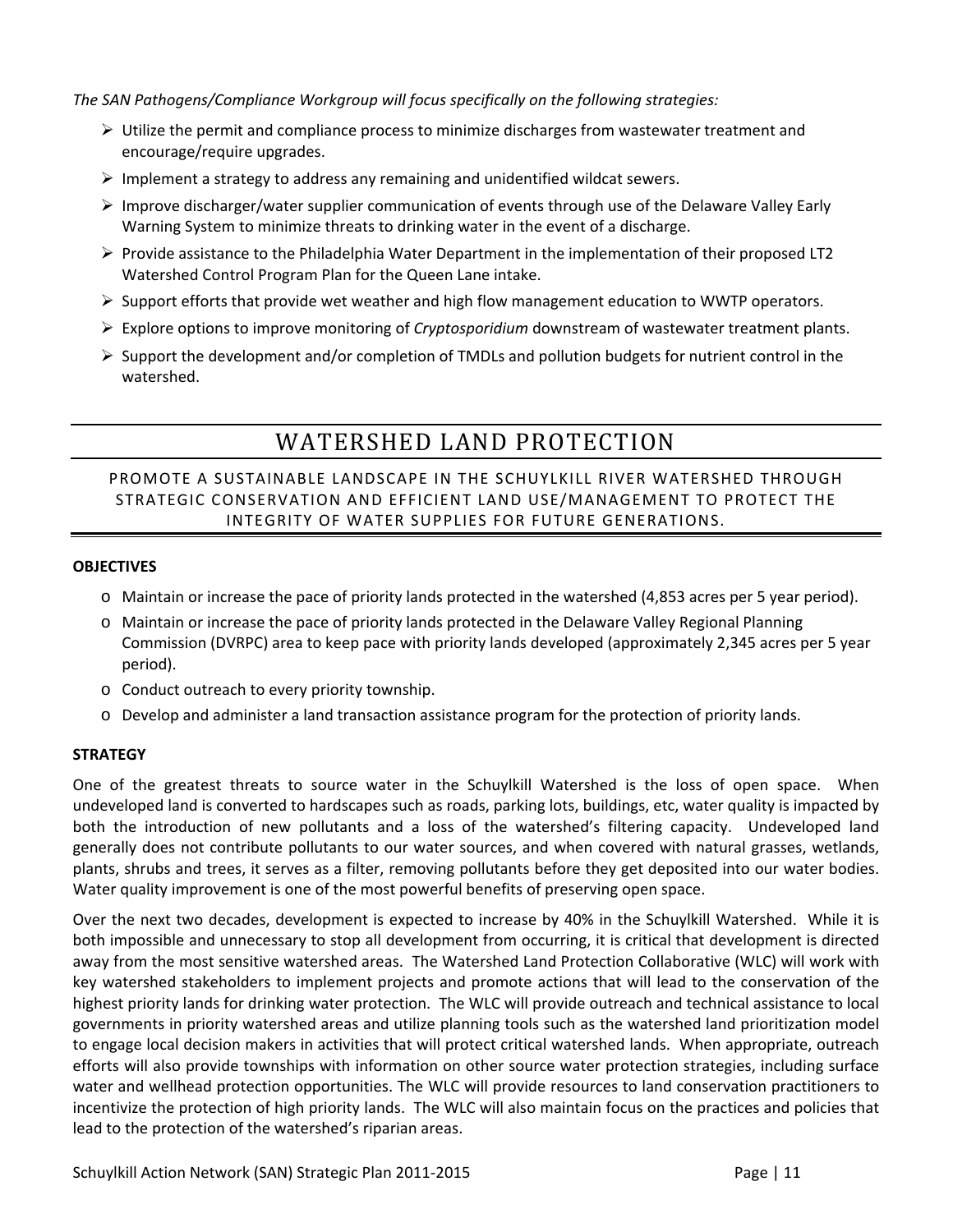*The Watershed Land Collaborative Workgroup will focus specifically on the following strategies:* 

- $\triangleright$  Continue to promote the results of the watershed land prioritization model with local practitioners.
- $\triangleright$  Provide targeted outreach to priority townships with goal of providing technical assistance to townships for implementing conservation measures.
- Promote riparian buffer protection (Academy of Natural Sciences' Riparian Buffer Prioritization Tool, Buffers 100, etc.).
- $\triangleright$  Secure funding to provide transaction assistance to land trusts, local governments, and other land conservation practitioners for projects that result in the permanent protection of priority watershed land.
- $\triangleright$  Provide support to the SAN planning committee as it works to address the gaps and barriers in local, regional, state, and national processes that focus on issues related to protection of priority watershed lands.

# EDUCATION AND OUTREACH

### IMPROVE PUBLIC SUPPORT FOR WATERSHED PROTECTION ACTIONS.

### **OBJECTIVES**

- o Increase use of SAN website by the watershed community and SAN membership.
- o Improve public perception of and/or connections with the Schuylkill Watershed.
- o Post project descriptions, pictures, and/or videos on SAN website for every completed workgroup project.
- o Increase media coverage of SAN events, projects and activities.
- o Increase applicants for SAN school‐based award programs.

### **STRATEGY**

Once of the most important aspects of ensuring the long‐term protection of the Schuylkill Watershed is raising awareness as to the resources it provides to residents. In the Schuylkill Watershed, residents are accustomed to turning on a tap and receiving clean, safe drinking water, with little or no thought given to the source of that water or its availability. However, clean water is not a given, and polluted water is everyone's concern. Through concentrated public education and outreach efforts, people learn how their decisions and daily actions can directly impact the water they drink, the recreation they enjoy, regional wildlife habitat, human health, and sustainability for future generations. Additionally, to gain public support for any BMP project, education and outreach must take place to raise awareness of the problems and solutions. Ideally, these efforts foster an appreciation and awareness of local water resources, inspiring stewardship and meaningful changes in the daily actions of residents.

Over the next 5 years, the SAN Education and Outreach (E&O) workgroup will continue to generate the support and awareness necessary for the long‐term protection and restoration of the Schuylkill Watershed. To accomplish this, the SAN E&O workgroup will promote SAN projects and successes, watershed news and events, restoration and protection priorities, and individual opportunities for watershed action through the SAN website, media outlets, and within the network. The E&O workgroup will maximize these efforts, aiming to increase its reach by utilizing new social media tools and resources. The workgroup will also partner more closely with the Philadelphia Water Department, advancing city-wide watershed outreach initiatives and finding opportunities to replicate them in upstream communities. The workgroup will also continue to support school‐based watershed activities through its annual awards programs and by assisting with workgroup school‐based programs. To accomplish the above agenda, the workgroup will identify and secure resources; support and help guide decisions on outreach‐related activities; and continue to identify new opportunities for working on collaborative projects that increase watershed awareness and appreciation.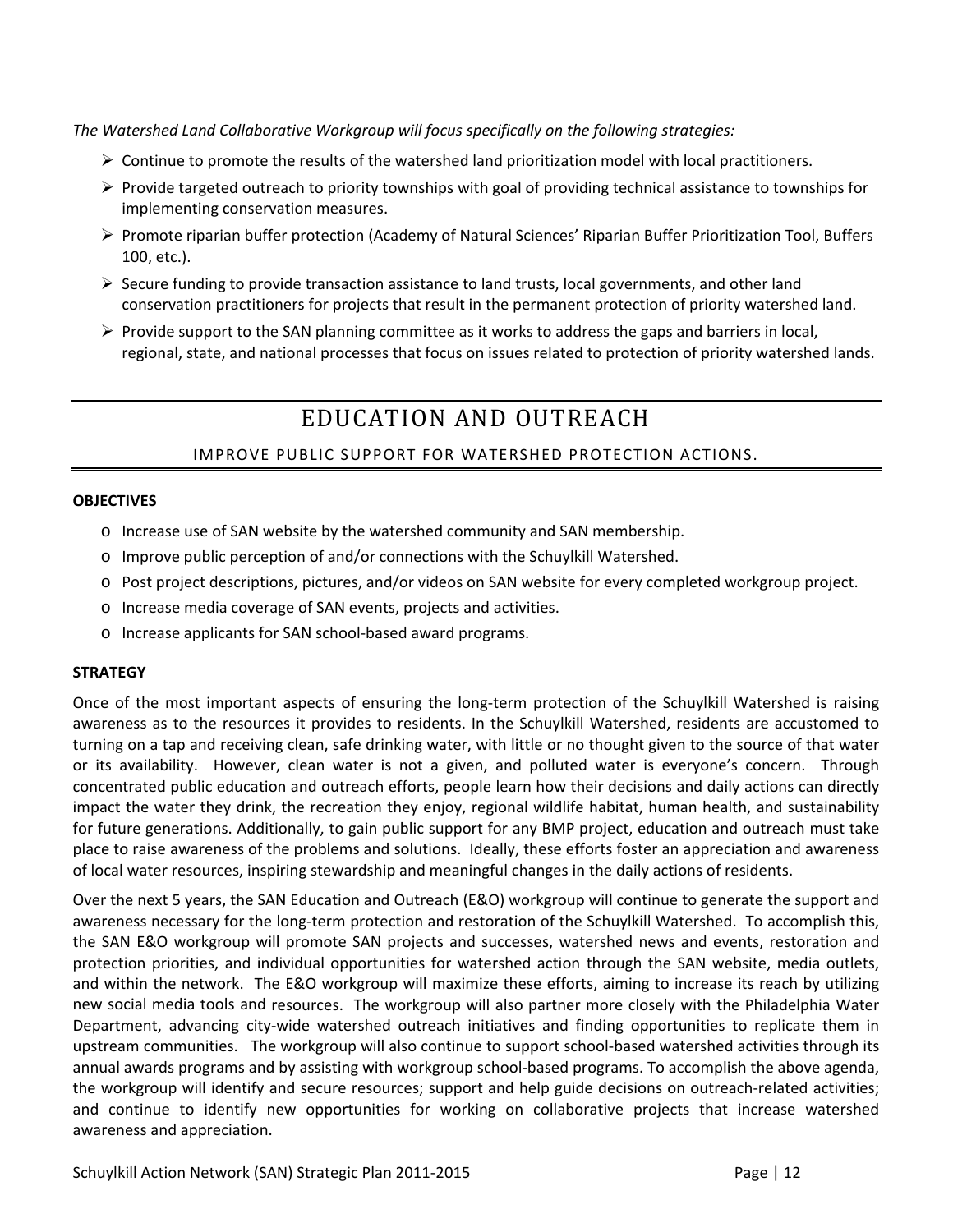*The Education and Outreach Workgroup will focus specifically on the following strategies:* 

- $\triangleright$  Promote and maintain the SchuylkillWaters.org website to facilitate internal communication among SAN members, provide opportunities for online sharing of information among watershed professionals, and support public advocacy for protecting and restoring Schuylkill Waters.
- $\triangleright$  Recognize, promote, and support watershed education initiatives and schools/teachers/students as they implement water quality restoration, protection, and awareness projects.
- $\triangleright$  Provide assistance to SAN workgroups on educational elements of the Buffer the Schuylkill initiative.
- $\triangleright$  Maximize use of social media tools for outreach campaigns that aim to influence public perceptions/attitudes/behavior of watershed residents, encouraging them to view the watershed as a valuable resource.
- $\triangleright$  Work with the Philadelphia Water Department to model source water protection education and outreach projects in the City of Philadelphia and disseminate to upstream communities for replication and collaboration.
- $\triangleright$  Assist workgroups in communicating SAN current and past successes to build support from community leaders, elected officials, and corporate partners for future SAN activities.

# DATA AND MONITORING

### PROVIDE DATA, GIS, REPORTING AND WEB SUPPORT FOR TRACKING, MEASURING, AND REPORTING ON SAN ACTIVITIES.

### **OBJECTIVES:**

- o Create mechanism for sharing publicly available water quality data among SAN Partners.
- o Re‐establish USGS Stream Gauge Station in Norristown.

### **STRATEGY:**

The SAN Data team will work over the next 5 years to maintain the current level of data, mapping, prioritization, and report production services provided to other SAN workgroups. A primary goal of the workgroup will be to provide a mechanism for sharing data among SAN partners to assist in identifying priority areas for program implementation, reducing contamination, and protecting public health. To accomplish this, the Data Team will utilize its existing resources, including the SAN website and communication tools, to share and promote use of new and existing data from SAN partners. The Data Team will also assist workgroups in summarizing and presenting water quality data for the purpose of promoting and educating stakeholders on watershed successes. The Team will also support continued and expanded monitoring initiatives and offer guidance and technical support when needed.

*The SAN Data Team will focus specifically on the following strategies:*

- $\triangleright$  Provide guidance and support to workgroups for determining and measuring workgroup objectives.
- $\triangleright$  Provide guidance and support to the Planning Committee for integrating watershed monitoring information into the SAN website and other outreach tools.
- ▶ Support PWD in re-establishing a USGS gauge station at Norristown.
- $\triangleright$  Coordinate watershed monitoring and analysis needs with current or new initiatives at local universities (e.g. West Branch stream integrity assessment with Kutztown University)
- $\triangleright$  Identify opportunities and provide support for connecting data and monitoring activities of the Delaware Valley Early Warning System with SAN watershed outreach and planning efforts.